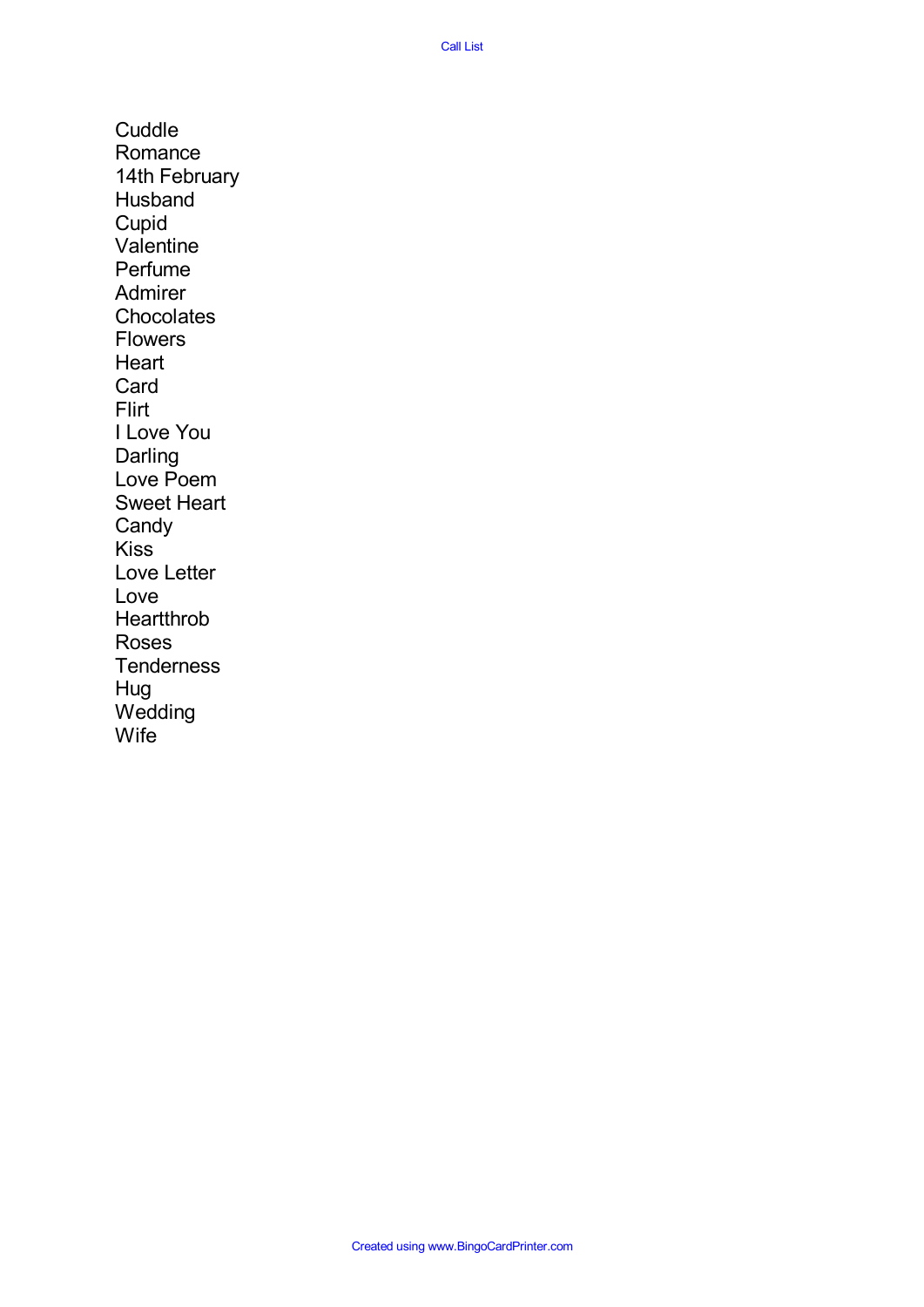| Cuddle           | Valentine         | <b>Heart</b>  | <b>Darling</b>               | Love<br>Letter    |  |
|------------------|-------------------|---------------|------------------------------|-------------------|--|
| Romance          | Perfume           | Card          | Love<br>Poem                 | Love              |  |
| 14th<br>February | <b>Admirer</b>    |               | <b>Sweet</b><br><b>Heart</b> | <b>Heartthrob</b> |  |
| <b>Husband</b>   | <b>Chocolates</b> | Flirt         | Candy                        | <b>Roses</b>      |  |
| Cupid            | <b>Flowers</b>    | I Love<br>You | <b>Kiss</b>                  | <b>Tenderness</b> |  |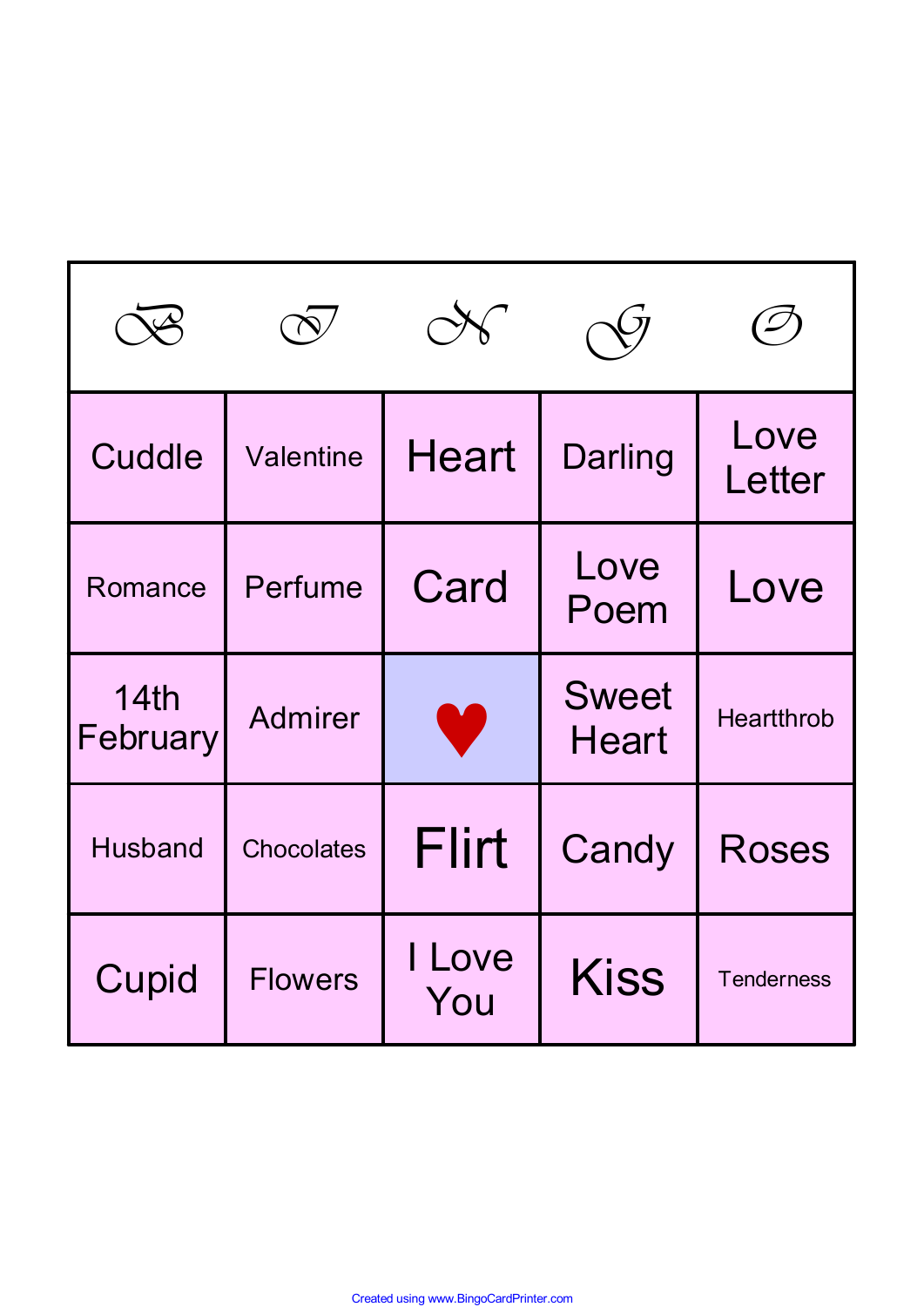| Cuddle            | <b>Tenderness</b> | Hug                          | <b>Kiss</b> | Romance        |  |
|-------------------|-------------------|------------------------------|-------------|----------------|--|
| <b>Admirer</b>    | Love<br>Poem      | I Love<br>You                | Card        | <b>Husband</b> |  |
| <b>Flowers</b>    | <b>Darling</b>    |                              | Perfume     | Cupid          |  |
| <b>Heartthrob</b> | <b>Flirt</b>      | <b>Sweet</b><br><b>Heart</b> | <b>Wife</b> | Love<br>Letter |  |
| <b>Chocolates</b> | <b>Roses</b>      | 14th<br>February             | Love        | Candy          |  |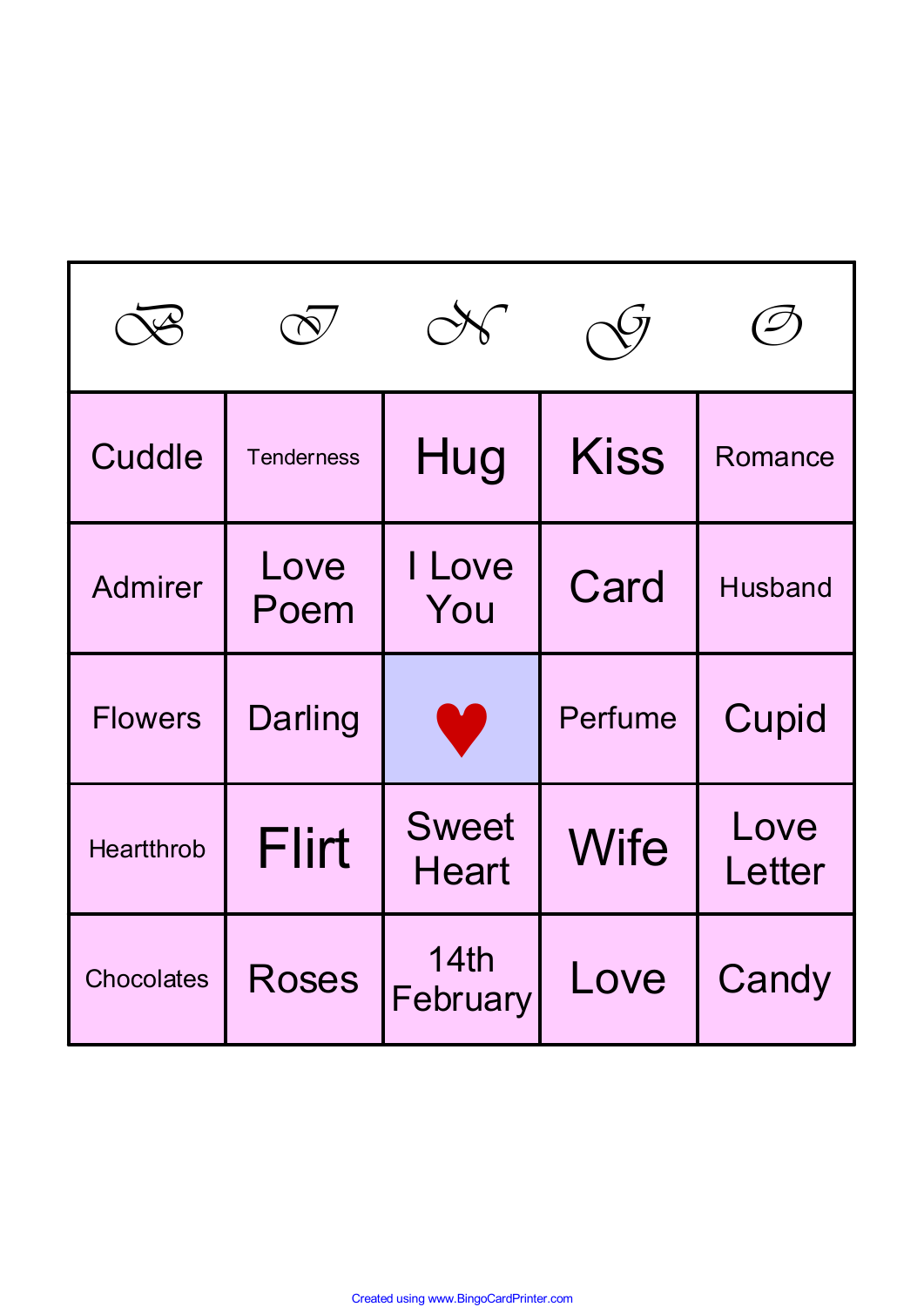| Cuddle      | <b>Husband</b>    | <b>Tenderness</b> | Valentine      | <b>Flowers</b>               |  |
|-------------|-------------------|-------------------|----------------|------------------------------|--|
| Candy       | Cupid             | <b>Heart</b>      | <b>Roses</b>   | <b>Admirer</b>               |  |
| <b>Kiss</b> | <b>Heartthrob</b> |                   | <b>Darling</b> | 14th<br>February             |  |
| <b>Wife</b> | Love              | Love<br>Poem      | Love<br>Letter | <b>Perfume</b>               |  |
| Romance     | Card              | Hug               | Flirt          | <b>Sweet</b><br><b>Heart</b> |  |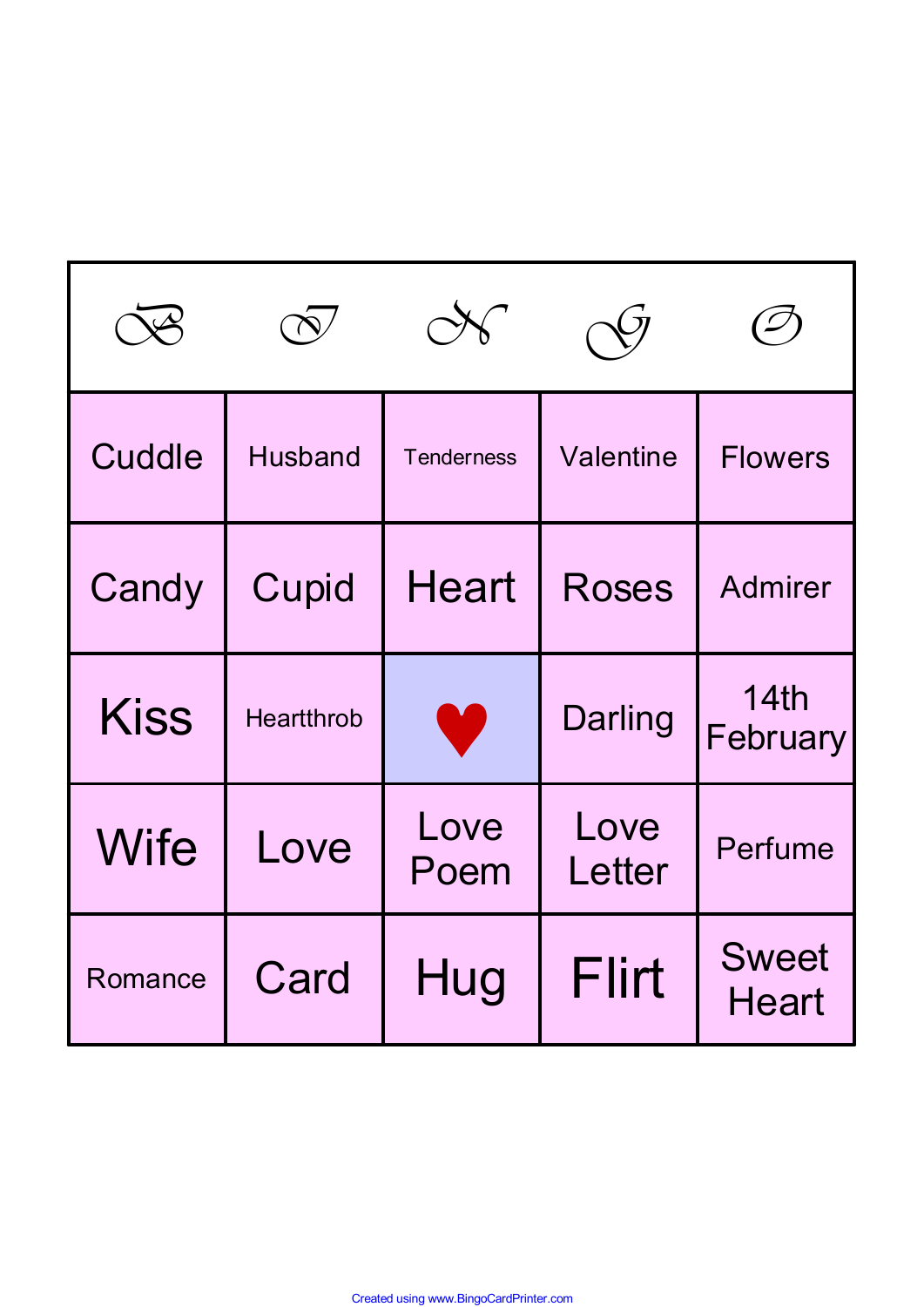| <b>Roses</b>     | Love      | <b>Sweet</b><br><b>Heart</b> | I Love<br>You  | <b>Wife</b>       |  |
|------------------|-----------|------------------------------|----------------|-------------------|--|
| Cuddle           | Darling   | <b>Flowers</b>               | Romance        | <b>Tenderness</b> |  |
| Perfume          | Valentine |                              | Love<br>Letter | <b>Kiss</b>       |  |
| 14th<br>February | Card      | <b>Admirer</b>               | <b>Husband</b> | <b>Chocolates</b> |  |
| Candy            | Flirt     | <b>Heartthrob</b>            | Cupid          | Wedding           |  |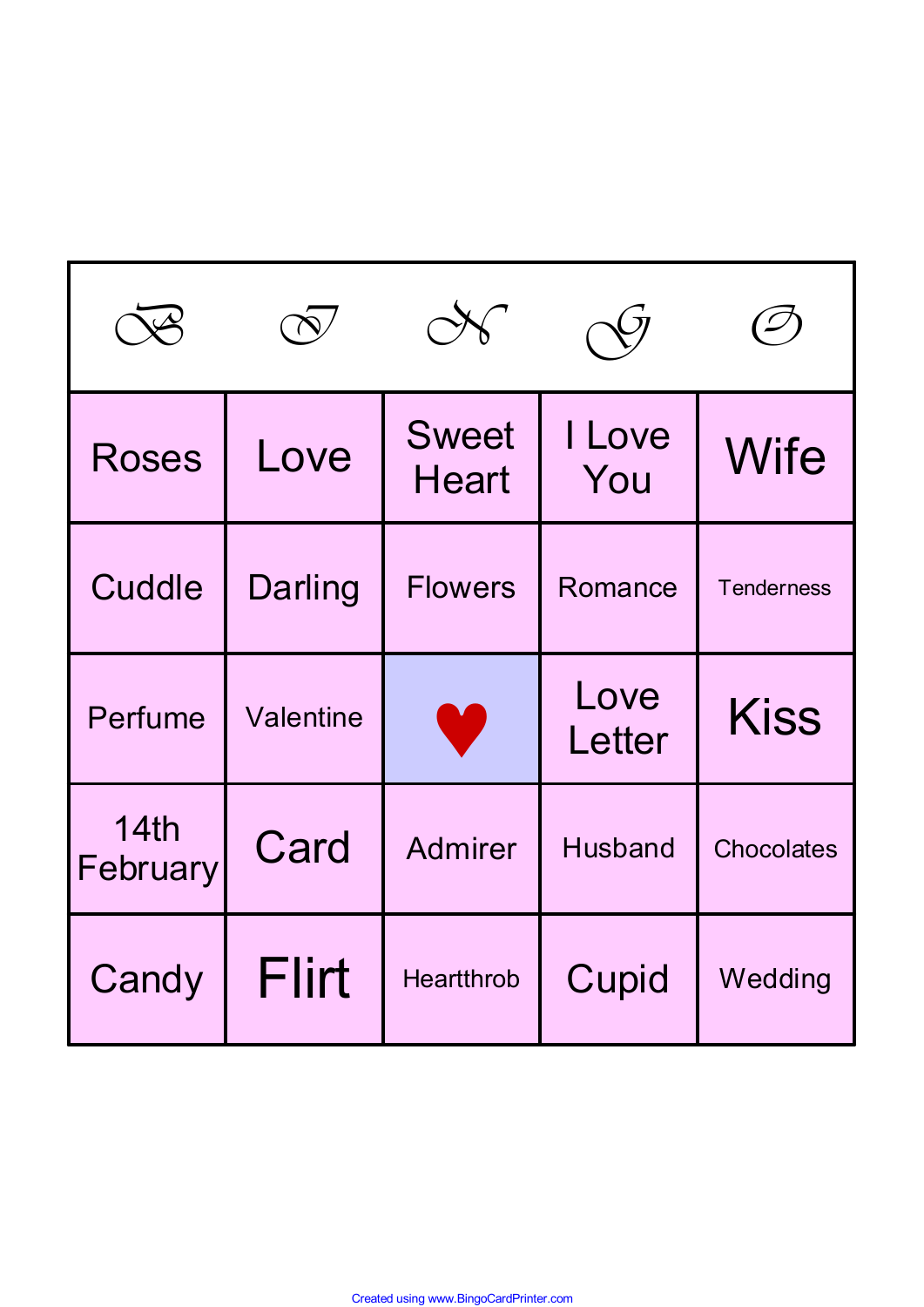|                   |                |             |                   | $\mathcal{\mathcal{\mathcal{\mathcal{L}}}}$ |  |
|-------------------|----------------|-------------|-------------------|---------------------------------------------|--|
| <b>Tenderness</b> | <b>Husband</b> | Candy       | <b>Roses</b>      | Love<br>Letter                              |  |
| Cuddle            | Cupid          | <b>Wife</b> | <b>Heart</b>      | <b>Heartthrob</b>                           |  |
| I Love<br>You     | Card           | W           | Love<br>Poem      | Wedding                                     |  |
| Romance           | Admirer        | Perfume     | 14th<br>February  | <b>Darling</b>                              |  |
| <b>Flowers</b>    | Hug            | <b>Kiss</b> | <b>Chocolates</b> | <b>Sweet</b><br><b>Heart</b>                |  |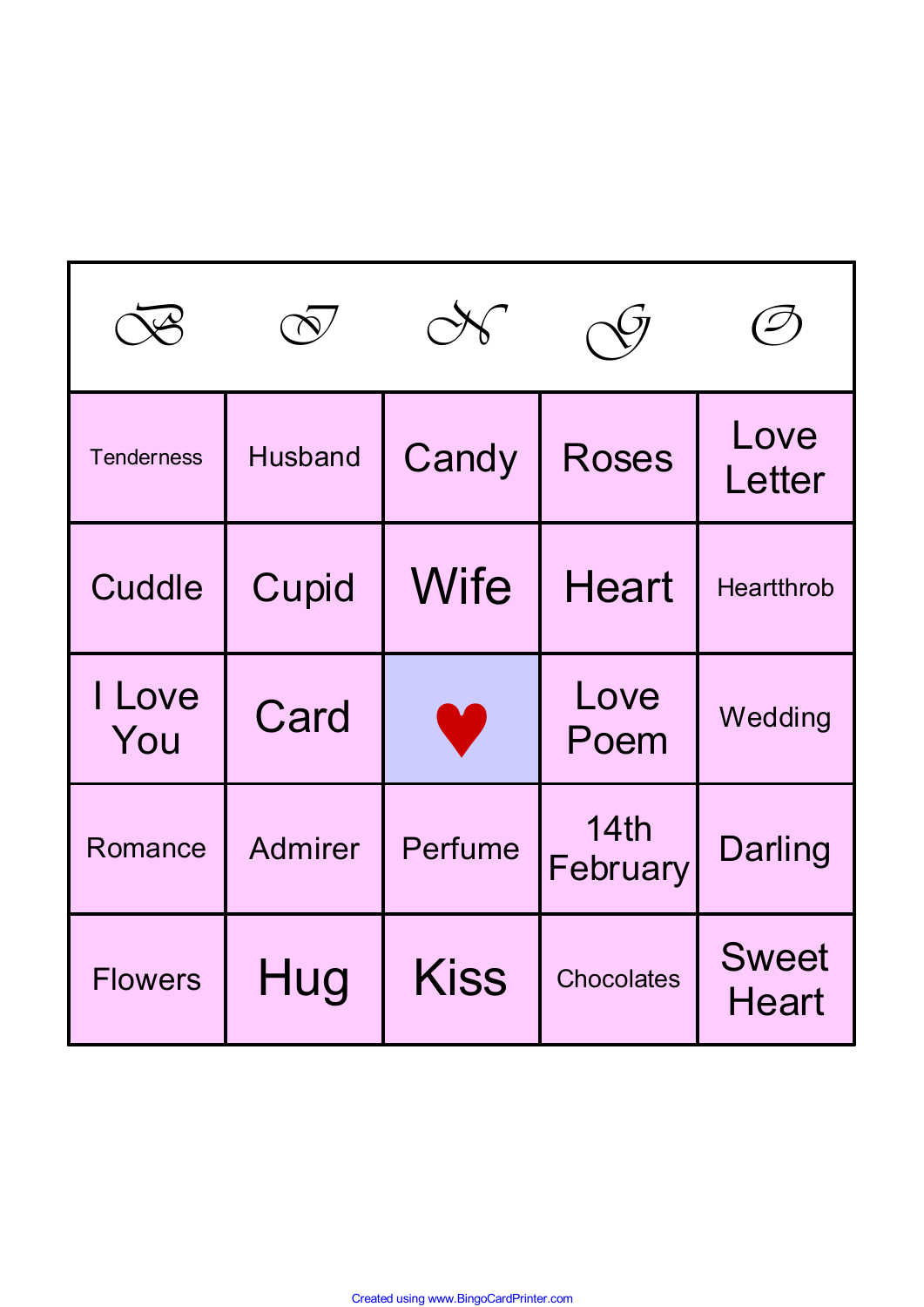|                   |                              |                |                | $\overline{\mathcal{L}}$ |  |
|-------------------|------------------------------|----------------|----------------|--------------------------|--|
| Cuddle            | <b>Sweet</b><br><b>Heart</b> | Love<br>Letter | Romance        | 14th<br>February         |  |
| <b>Kiss</b>       | <b>Chocolates</b>            | Perfume        | <b>Husband</b> | <b>Roses</b>             |  |
| Card              | Candy                        | J.             | Cupid          | Love<br>Poem             |  |
| <b>Tenderness</b> | <b>Flirt</b>                 | Valentine      | Love           | <b>Heart</b>             |  |
| Darling           | Hug                          | Wedding        | I Love<br>You  | Wife                     |  |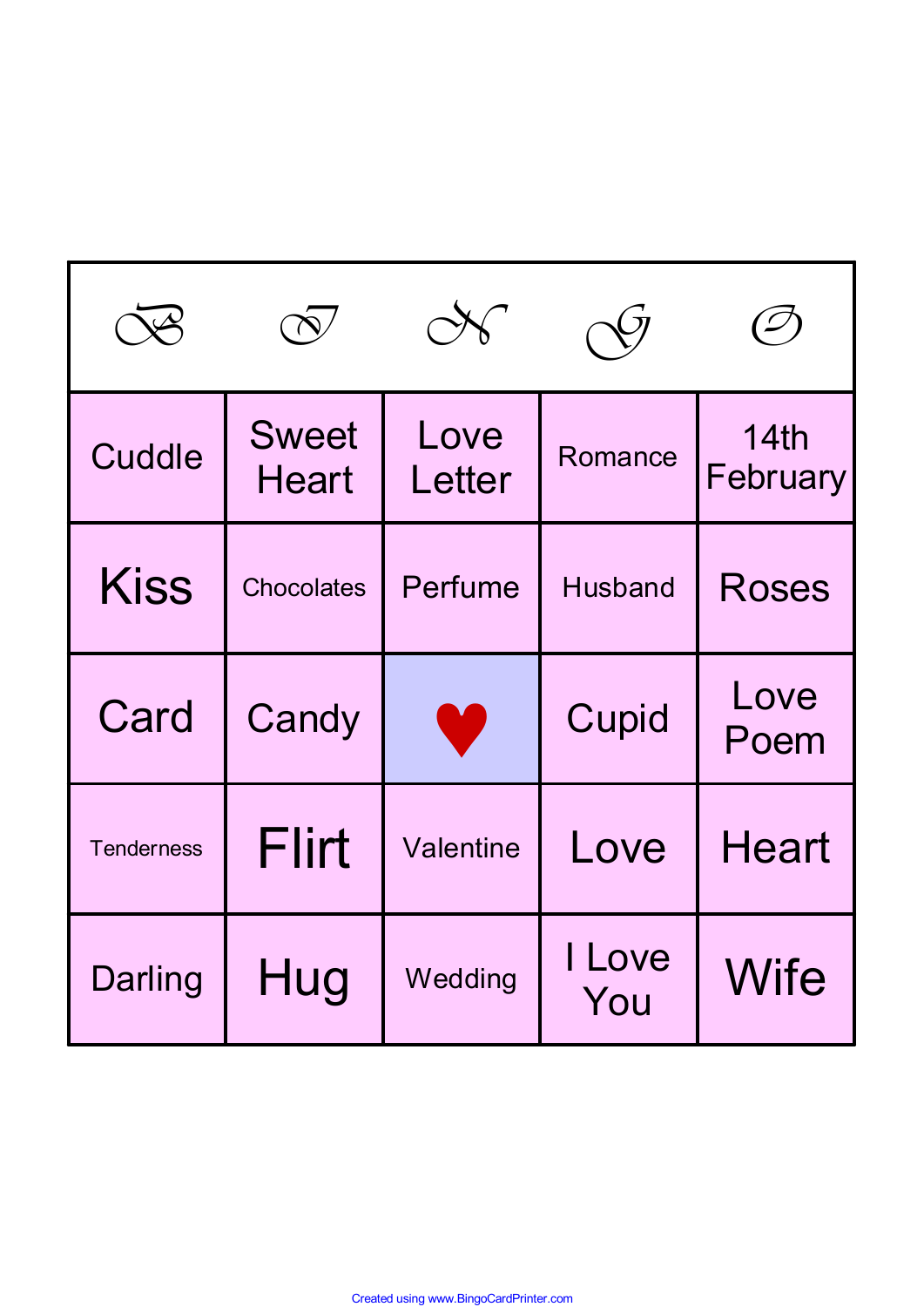| Cuddle            | <b>Chocolates</b> | <b>Heart</b>  | Candy             | Wedding                      |  |
|-------------------|-------------------|---------------|-------------------|------------------------------|--|
| Card              | <b>Husband</b>    | Valentine     | Love              | <b>Kiss</b>                  |  |
| 14th<br>February  | Romance           |               | Love<br>Letter    | <b>Admirer</b>               |  |
| <b>Heartthrob</b> | Cupid             | I Love<br>You | <b>Tenderness</b> | Darling                      |  |
| <b>Roses</b>      | Love<br>Poem      | <b>Wife</b>   | <b>Flowers</b>    | <b>Sweet</b><br><b>Heart</b> |  |